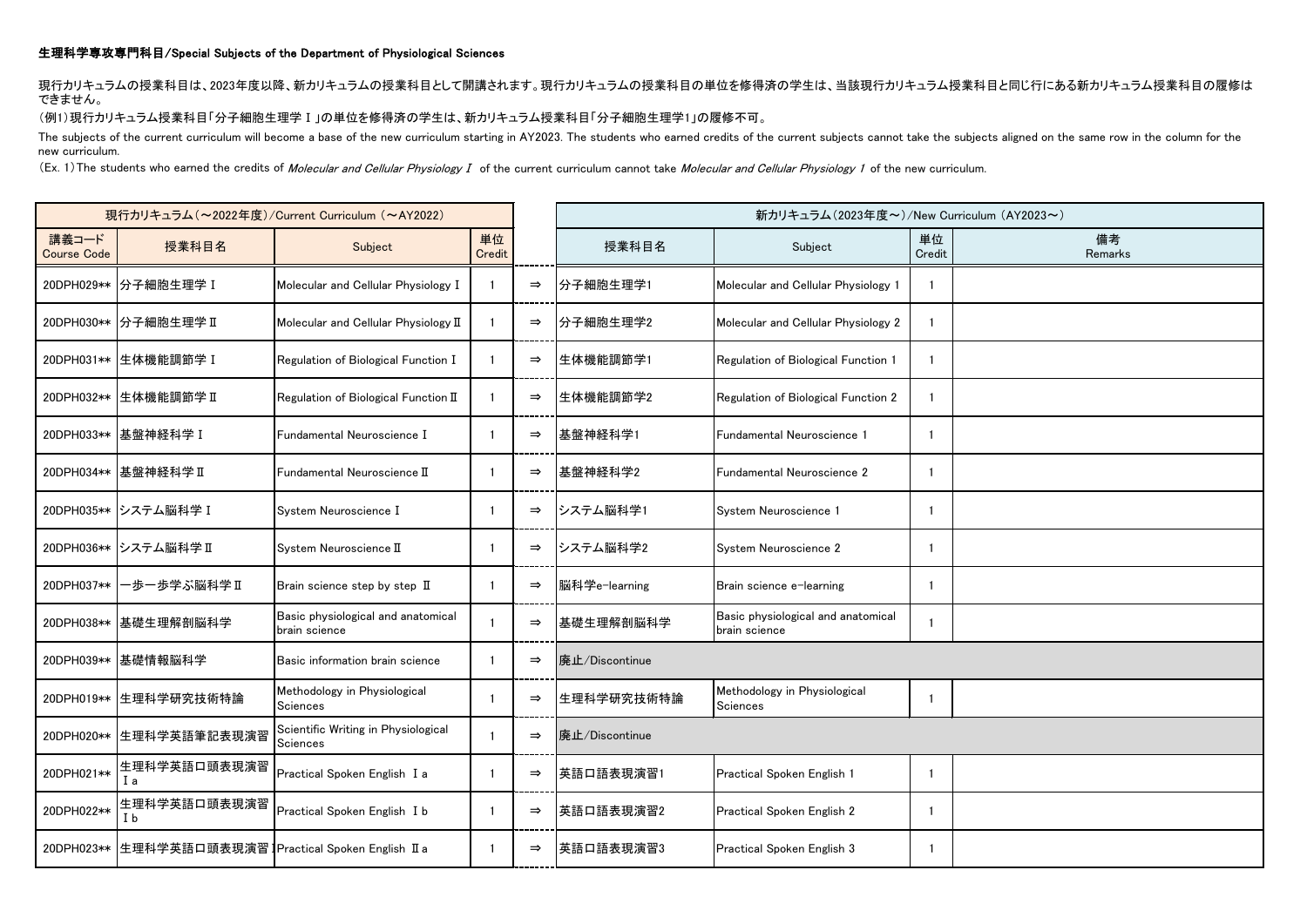| 現行カリキュラム (~2022年度)/Current Curriculum (~AY2022) |                                            |                                                   |              |               | 新カリキュラム(2023年度~)/New Curriculum (AY2023~) |                                                 |              |                |
|-------------------------------------------------|--------------------------------------------|---------------------------------------------------|--------------|---------------|-------------------------------------------|-------------------------------------------------|--------------|----------------|
| 講義コード<br><b>Course Code</b>                     | 授業科目名                                      | Subject                                           | 単位<br>Credit |               | 授業科目名                                     | Subject                                         | 単位<br>Credit | 備考<br>Remarks  |
| 20DPH024**                                      | 生理科学英語口頭表現演習 Practical Spoken English II b |                                                   |              | $\Rightarrow$ | 英語口語表現演習4                                 | Practical Spoken English 4                      |              |                |
| 20DPH025**                                      | 生理科学特別講義 I                                 | Special Lectures in Physiological<br>Sciences I   |              | $\Rightarrow$ | 生理科学特別講義1                                 | Special Lectures in Physiological<br>Sciences 1 |              |                |
| 20DPH026**                                      | 生理科学特別講義Ⅱ                                  | Special Lectures in Physiological<br>Sciences II  |              | $\Rightarrow$ | 生理科学特別講義2                                 | Special Lectures in Physiological<br>Sciences 2 |              |                |
| 20DPH027**                                      | 生理科学特別講義Ⅲ                                  | Special Lectures in Physiological<br>Sciences III |              | $\Rightarrow$ | 廃止/Discontinue                            |                                                 |              |                |
| 20DPH908**                                      | 臨床病態生理学1                                   | Clinical pathophysiology 1                        |              | $\Rightarrow$ | 臨床病態生理学1                                  | Clinical pathophysiology 1                      | -1           |                |
| 20DPH909**                                      | 臨床病態生理学2                                   | Clinical pathophysiology 2                        |              | $\Rightarrow$ | 臨床病態生理学2                                  | Clinical pathophysiology 2                      |              |                |
| 20DPH910**                                      | 臨床医学特論                                     | Special lectures in clinical medicine             |              | $\Rightarrow$ | 臨床医学特論                                    | Special lectures in clinical medicine           |              |                |
| 20DPH911**                                      | 腫瘍医学特論                                     | Special lectures in oncology                      |              | $\Rightarrow$ | 腫瘍医学特論                                    | Special lectures in oncology                    |              |                |
|                                                 | 20DPH912** 社会医学特論                          | Special lectures in social medicine               |              | $\Rightarrow$ | 社会医学特論                                    | Special lectures in social medicine             |              |                |
| 20DPH913**                                      | 臨床社会医学セミナー1                                | Clinical and Social Medicine Seminar              |              | $\Rightarrow$ | 臨床社会医学セミナー1                               | Clinical and Social Medicine Seminar            |              |                |
|                                                 | 20DPH914** 臨床社会医学セミナー2                     | Clinical and Social Medicine Seminar              |              | $\Rightarrow$ | 臨床社会医学セミナー2                               | Clinical and Social Medicine Seminar            |              |                |
|                                                 |                                            |                                                   |              |               | 英語口語表現演習5                                 | Practical Spoken English 5                      |              | 新設/New subject |
|                                                 |                                            |                                                   |              |               | 英語口語表現演習6                                 | Practical Spoken English 6                      |              | 新設/New subject |
|                                                 |                                            |                                                   |              |               | 英語口語表現演習7                                 | Practical Spoken English 7                      | - 1          | 新設/New subject |
|                                                 |                                            |                                                   |              |               | 英語口語表現演習8                                 | Practical Spoken English 8                      |              | 新設/New subject |
|                                                 |                                            |                                                   |              |               | 英語口語表現演習9                                 | Practical Spoken English 9                      |              | 新設/New subject |
|                                                 |                                            |                                                   |              |               | 英語口語表現演習10                                | Practical Spoken English 10                     |              | 新設/New subject |
|                                                 |                                            |                                                   |              |               | 生命科学リトリートI                                | Life Science Retreat I                          |              | 新設/New subject |
|                                                 |                                            |                                                   |              |               | 生命科学リトリートⅡ                                | Life Science Retreat II                         |              | 新設/New subject |
|                                                 |                                            |                                                   |              |               | 生命科学リトリートⅢ                                | Life Science Retreat III                        |              | 新設/New subject |